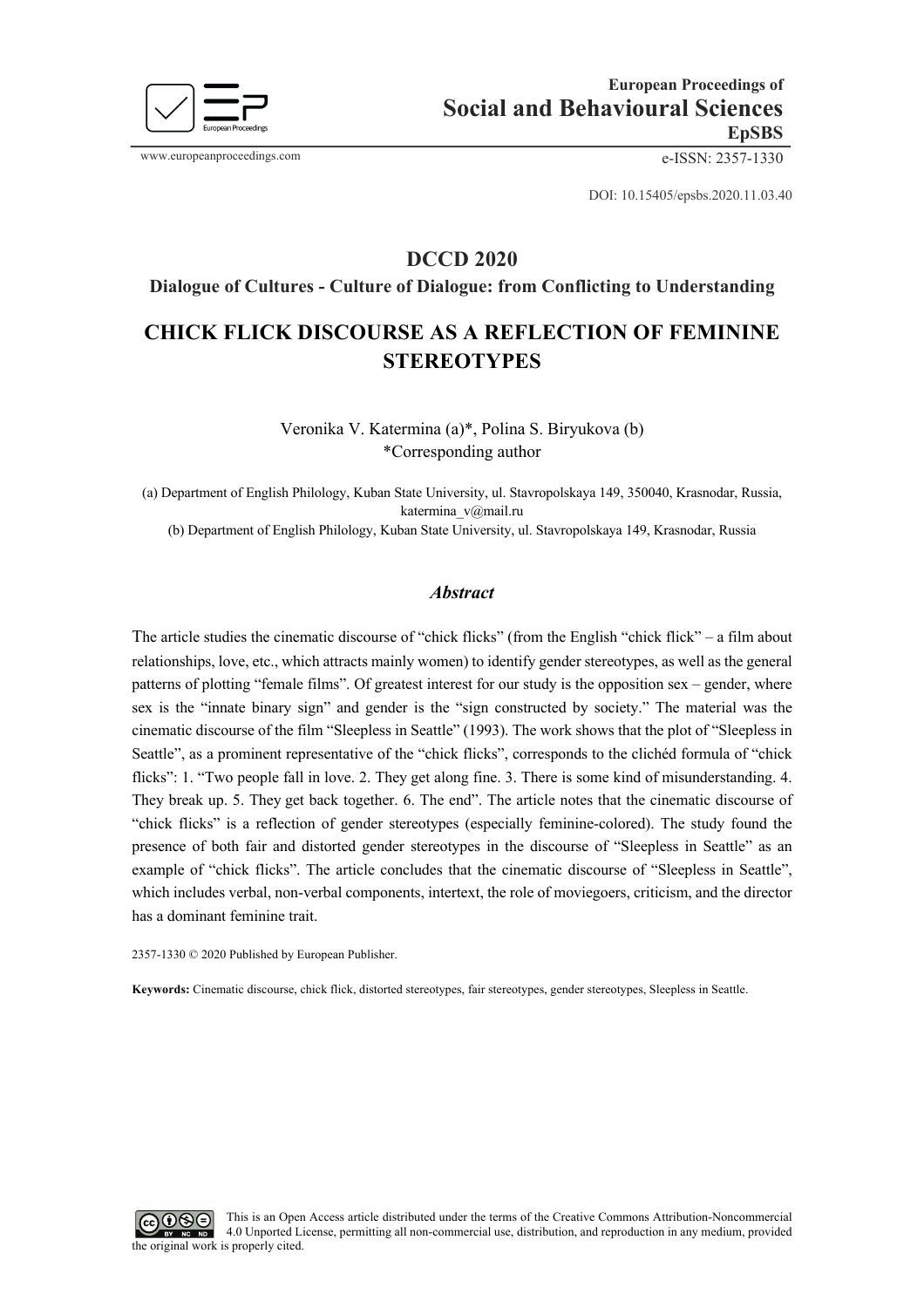## **1. Introduction**

Currently much attention is paid to the cultural space of the film industry, which is due to both the emergence of new iconic personalities in this area and genre diversity, the "widening" of the cultural range of this sphere. Works of art, filming, audiovisual effects and even moviegoers are being researched. Such interest, of course, attracts the attention of philologists-linguists to the linguistic, textual side of the film – film text and cinematic discourse.

Besides other aspects of research of cinematic discourse identifying the gender component in this type of discourse seems very up to date. Of greatest interest for our study is the opposition gender – sex, where sex is a congenital binary feature and gender is a feature constructed by society (Prosuntsova, 2010). Of particular interest is the study of the feminine stereotype and this is no coincidence. Starting from the end of the 19th century, when there was the so-called "first wave of feminism", and continuing with the "third wave" that rose in the late 1990s, the attention to a woman as an individual does not wane.

## **2. Problem Statement**

Like any other genre a "chick flick" has specific lines according to which the plot develops. For a "chick flick" such lines, or steps, are: 1. Two people fall in love. 2. They get along fine. 3. There is some kind of misunderstanding. 4. They break up. 5. They get back together. 6. The end. These steps may vary from film to film, but the essence remains the same. In our study we are going to trace the plot-lines of the film "Sleepless in Seattle" to see if it "fits" the general plot-pattern of "chick flicks".

Besides we are going to examine the cinematic discourse of "Sleepless in Seattle" in order to identify gender stereotypes and classify them into "fair" and "distorted".

The study of cinematic discourse as well as gender stereotypes in cinematic discourse is an urgent topic among modern researchers. Various aspects of this phenomenon are highlighted in the works of Dukhovnaya (2015), Zaretskaya (2012), Ignatov (2007), Katermina and Linnik (2018), Nazmutdinova (2008), Samkova (2011), Dokhova and Cheprakova (2013), Prosuntsova (2010), Schofield and Mehr (2016) and others.

Among the structural elements of cinematic discourse there are the following: "film text" (which includes the linguistic system of the film and narrow extra-linguistic factors), "film discourse" (the language component plus non-verbal communication tools), "film dialogue" / "cinema language" (the verbal component of the film is the nuclear position of the film discourse) and a particular form of writing in film – "subtitles" (Dukhovnaya, 2015). Some researchers equate the concepts of "movie" and "cinematic discourse," defining the latter as the movie itself, combining verbal content and visual audio effects (Ignatov, 2007). The cinematic discourse among these terms stands somewhat apart, since it goes beyond the framework of a single film, affecting also intertextual connections, the role of a cinema viewer, criticism and the director (Zaretskaya, 2012; Nazmutdinova, 2008; Samkova, 2011).

#### **3. Research Questions**

According to the aims of the research, the authors pose the following questions:

1. Are there any gender stereotypes in the cinematic discourse of "Sleepless in Seattle"?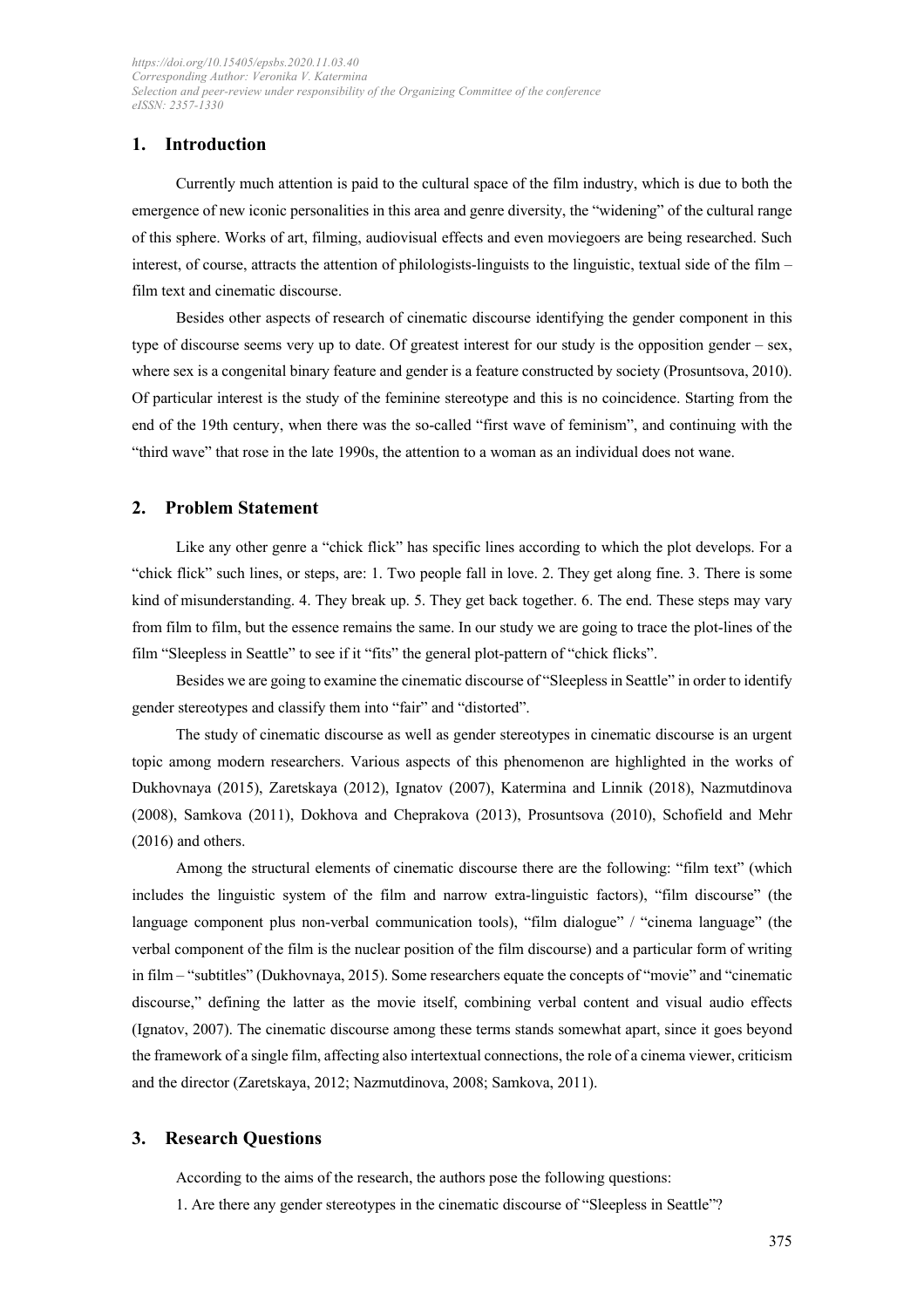- 2. Are these stereotypes fair or distorted?
- 3. Does the plot of "Sleepless in Seattle" follow the clichéd formula of "chick flicks"?
- 4. What gender trait predominates in the cinematic discourse of "Sleepless in Seattle"?

#### **4. Purpose of the Study**

The purpose of the article is to analyze the cinematic discourse of "Sleepless in Seattle" as a prominent representative of "chick flicks" with a view to identifying gender stereotypes as well as plot building patterns.

#### **5. Research Methods**

The main methods for identifying and analyzing gender stereotypes in the discourse of "chick flicks" for us are: the method of contextual description, the method of linguocultural analysis and the descriptive method. The contextual method was applied in order to establish the features of actualization of stereotypes in the studied type of discourse; the method of linguistic and cultural analysis was to identify the dependence of the use of various stereotypes in the space of the English language on the elements of material and behavioral culture; the descriptive method was used to see the characteristic features of gender stereotypes in the discourse of "women's films"..

#### **6. Findings**

Nowadays, cinema is one of the most popular varieties of visual art: it contains catchy visual images, it is generally accessible, demonstrates a dynamic plot creating a special cinematic reality (Katermina & Linnik, 2018). An important role in the study of cinematic discourse is given to the consideration of gender stereotypes. The presence of gender stereotypes is noted not only in feature films for adults but also in the animation film space (Dokhova & Cheprakova, 2013). "Women's films" play a special role: such femininecolored subgenres were identified as chick flicks (girlfriend flicks), rom-coms, fem-jeps, female buddy films, weepies, tearjerkers, soapers.

The most common and already generally accepted among the aforementioned notions of "female films" is the term "chick flick". The Cambridge Dictionary defines the term "chick flick" as follows: "a film about relationships, love, etc. that attracts mainly women" (Cambridge Dictionary Online). In the Merriam Webster dictionary, the definition of "chick flick" ("a motion picture intended to appeal especially to women") is preceded by the indication: "sometimes disparaging" (Merriam Webster Dictionary Online).

However, such a disparagement of "chick flicks" is not a regularity. Thus, Sonny Bunch (2019), a correspondent for The Washington Post, defends the term by saying that people use "chick flick" as a generally accepted cultural shortening because it is an amazingly useful phrase: "pithy and memorable", simple rhyme gives a clear idea of what is meant by the person who pronounces it.

Alison Winch (2012), referring to "female films," uses the term "girlfriend flicks" (p. 69). However, we tend to agree with The Washington Post journalist Sonny Bunch who notes the memorability and capacity of the rhymed phrase "chick flick".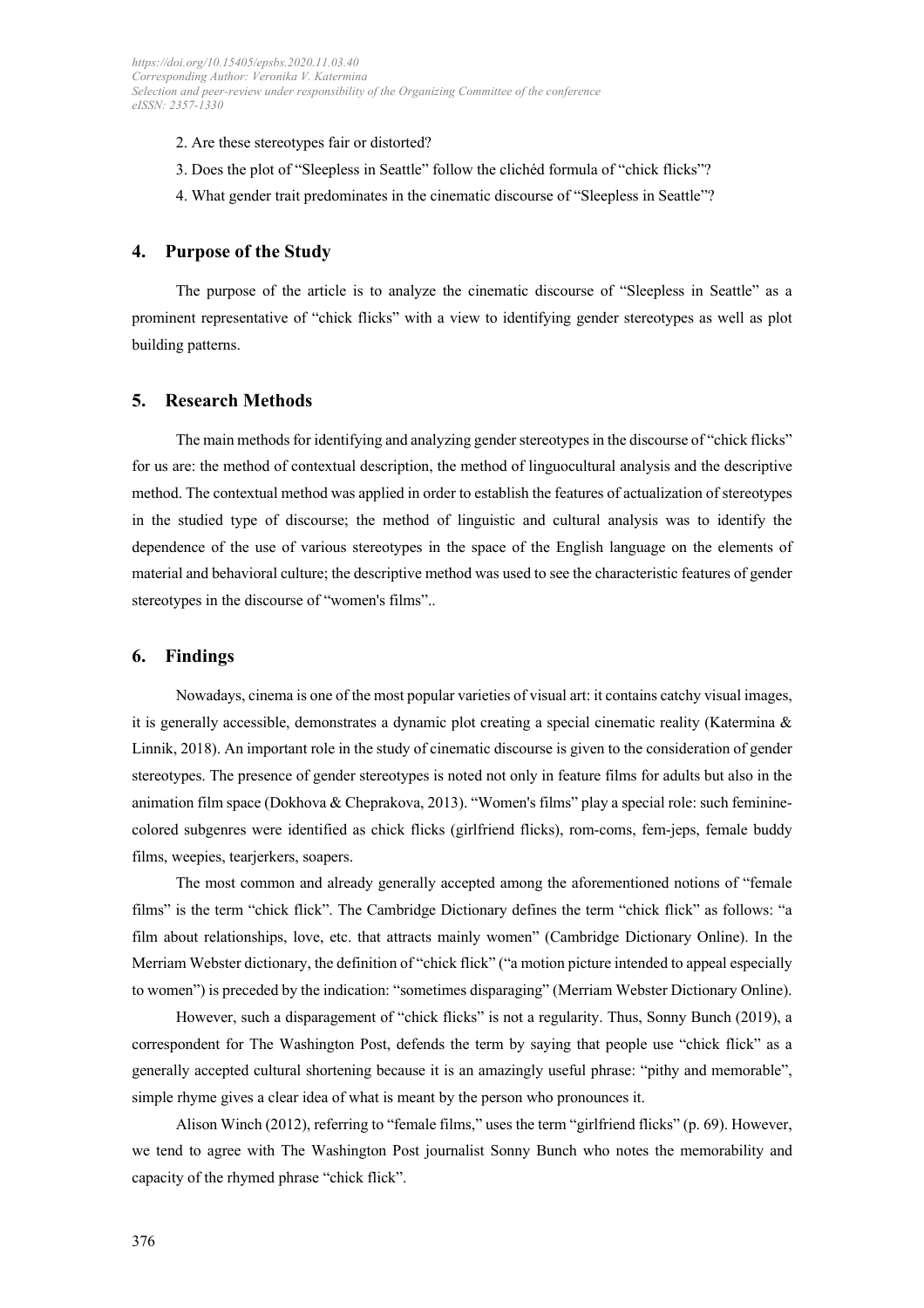While the beginning of "chick lit" is coined with the appearance of the novel "Bridget Jones's Diary" (Remaeva, 2014), the beginning of "chick flicks" was the success of the film "Sleepless in Seattle" (1993). We propose to turn to the discourse of this film to identify specific features inherent in the "chick flicks".

According to the Urban Dictionary, chick flicks have a certain clichéd structure: 1. "Two people fall in love. 2. They get along fine. 3. There is some kind of misunderstanding. 4. They break up. 5. They get back together. 6. The end" (Urban Dictionary Online). Let's try to arrange the film "Sleepless in Seattle" according to these "steps".

The plot of the picture is built around two main characters – Annie Reed and Sam Baldwin. Annie dreams of something simple and at the same time beautiful: to meet a reliable man, "who wears a hat so he won't catch a cold, and I'm going to marry him and have three children and live happily ever after" (Arch et al., 1992). Her mother, Barbara, recalls the beginning of a relationship with her future husband, the "magic" she felt when they first joined hands (Arch et al., 1992).

Men in the movie express ideas about relationships somewhat differently, in a more mundane way. Thus, for example, Annie's colleague Tom claims that he got married because he was given the ultimatum: either they "break up" or "get married." He believes that there is no "chemistry" between two people, but rather "your subconscious is attracted to their subconscious, subconsciously" (Arch et al., 1992).

Sam has practically the same idea about relationship, and it is proved in the episode, where he explains to his son the essence of his relationship with Victoria. He believes that bachelors "try people on" in order to understand which one "fits" them, but one way or another, no one fits perfectly (Arch et al., 1992).

Speaking about generally accepted ideas, a man and a woman are usually attributed with such binary characteristics as logic – intuitiveness, concreteness – abstractness, rudeness – tenderness, elevation – mundane, instrumentality – expressiveness, activity – passivity, etc., inherent in a man and woman, respectively. These characteristics included in the category of stereotypes can be called fair because they correspond to generally accepted ideas about men and women. Distorted stereotypes are the same fair stereotypes provided that typical characteristics, usually inherent in a particular gender, are attributed to the opposite sex. In cinematic discourse such "extreme polarization of gender roles" is also present (Busso  $\&$ Vignozzi, 2017, p. 71).

In these two opposite relations to love of the characters of "Sleepless in Seattle" (female – in the person of Annie and Barbara, male – in the person of Sam and Tom) fair gender stereotypes can be traced. In the utterances of Annie and Barbara, the sentiment manifests itself, most often regarded as a feminine characteristic, and in the utterances of Tom and Sam, on the contrary, the calmness and pragmatism, inherent in the male sex, are traced. Thus, according to Pavco-Giaccia et al. (2019) "women are semantically associated with emotion and feeling and men are semantically associated with reason and thinking" (para. 3).

However, male and female ideas about love in this film are not always so unambiguous and correspond to fair gender stereotypes.

Annie, for example, sometimes appears as an unromantic nature. She is often rather dry and straightforward in her judgments showing an example of a distorted gender stereotype. Thus, for example,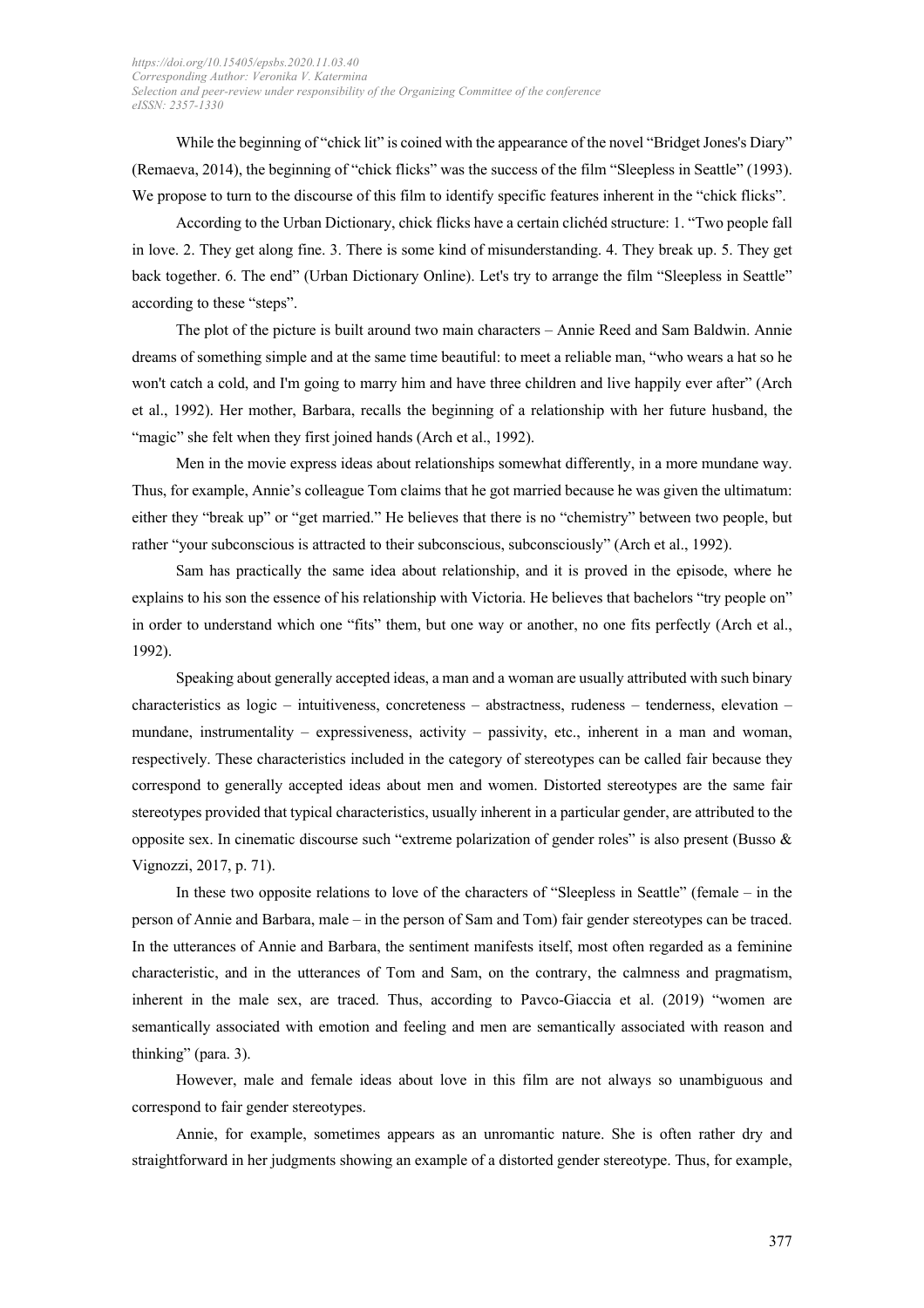she believes that fate is "something we've invented", because no one can admit that "everything that happens is accidental" (Arch et al., 1992).

Sam is also ambiguous. In the aforementioned remark, the character was explaining the essence of his relationship with Victoria to his little son, so it can be assumed that he was somewhat simplifying his position. In addition, Sam recently lost his beloved wife and because of this fact he simply could not allow thoughts of a new relationship describing them so coldly. The character spoke very differently about his dead wife on the radio. Sam recalls that when he met his wife, he understood everything at once, he was "home", felt "magic" (Arch et al., 1992).

Perhaps the most common gender-emotional stereotypes in most cultures are judgments that women are more emotional than men, express and experience a wider range of emotions and therefore we expect this from them. Women tend to express "more vulnerable emotions, such as sadness, fear, and shame, rather than anger" (Sharman et al., 2019). Men are expected to be mostly emotionally neutral in behavior which means the need for restrictions in the expression of emotions (Simonova, 2015). Speaking about his feelings, giving vent to emotions, Sam shows an example of a distorted gender stereotype. Sam also changes his confident, rational position when he sees Annie at the airport: he stops half a word "in exasperation", stunned by her beauty (Arch et al., 1992).

It is here, in our opinion, that one can note the complication according to the formula of "chick flicks" – "two people fall in love". And although Annie does not notice Sam in this episode, in fact, she was attracted to him much earlier – when she heard Sam's story about his dead wife on the radio: "I don't even know him. But I'm having all these fantasies about a man I've never met, who lives in Seattle" (Arch et al., 1992).

Sam sees Annie for the first time and, obviously, is captivated by her beauty, strange look.

According to the second "step" of "chick flicks" the characters "get along fine". In "Sleepless in Seattle" Sam and Annie do not communicate directly with each other – Annie writes a letter to Sam. Sam's son really liked the letter. Having discovered some similarities in the preferences of Annie and Sam, he thinks that this is a "sign" (Arch et al., 1992). Although communication takes place remotely, there is a connection between Sam and Annie.

The third and fourth "steps" of the formula are "misunderstanding" and "parting". In "Sleepless in Seattle", the moment of "misunderstanding" and "parting" can be the episode when Annie and Sam were to meet on the roof of the Empire State Building. Initially, Sam did not approve of the idea of meeting a stranger in New York, he got there by chance, thanks to his son Jonah. Jonah flies to New York alone, and Sam has to go after him. However, on the observation deck of the Empire State Building, the characters didn't meet each other. Still, a few moments later, Sam and Jonah appear and Sam cannot believe: this is the same "mystery woman" (Arch et al., 1992). This is the moment of the reunion of the characters – the fifth "step".

This was followed by the romantic and corresponding to the "chick flick" ending: the characters joined hands (it seemed "natural" to them), the camera moves away to the Empire State Building illuminated by lights, and then a large illuminated Valentine appears on the building (Arch et al., 1992).

We have mentioned that "cinematic discourse" is a capacious concept that goes beyond the scope of a single film, as it also affects intertextual connections, the role of the film viewer, criticism and director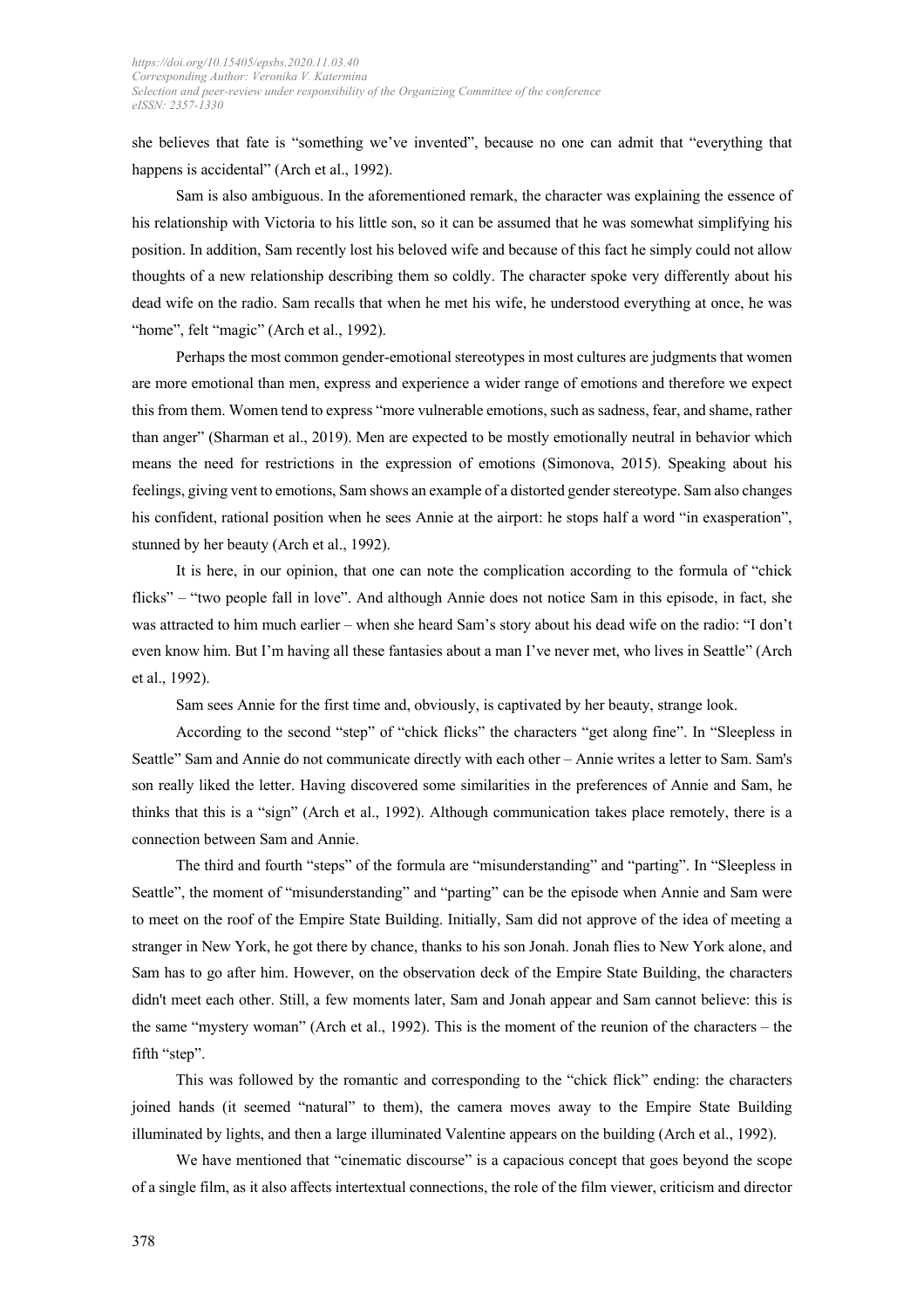(Samkova, 2011; Zaretskaya, 2012). Using the example of "Sleepless in Seattle", one can trace the dominant feminine component of the "chick flick" cinematic discourse in all of these components. Thus, the feminine-colored intertextual connection of this film is obvious: "Sleepless in Seattle" contain a lot of references to the cult American film "An Affair to Remember" (1957). In addition to explicit and stipulated in the movie allusions to the famous drama (such as a meeting on the roof of the Empire State Building, repeated watching of this film by different characters), there are also hidden allusions. For example, Sam and Annie from "Sleepless in Seattle", like Nikki and Terry from "An Affair to Remember" at the time of their meeting, were engaged (or, as in the case of Sam, were going to announce their engagement) with other people, which was one of the obstacles to the reunion of the main characters. In addition, both couples had a difficulty meeting on the roof of the Empire State Building.

The film "An Affair to Remember" has been repeatedly characterized by the various characters of "Sleepless in Seattle" as "female" ("Men never get this movie" (Arch et al., 1992)). This drama is beloved by the exclusively female characters of "Sleepless in Seattle" – Annie, her friend Becky, a friend of the Sam's family Susie, the girlfriend of Jonah Jessica and also the wife of a security of the Empire State Building. This fact suggests the true popularity of "An Affair to Remember" among women of the United States of America. It is also one of the twenty most popular melodramas according to The Guardian (Graham, 2010) which confirms the popularity of the movie among American moviegoers.

When reading reviews from viewers, one also encounters an indication of the "femininity" of "Sleepless in Seattle":

"Sleepless in Seattle" may be the ultimate 'chick flick', not necessarily because of its content (which is certainly female-centric), but due to the fact that it's not ashamed to acknowledge exactly what it is (Long, n.d.);

...Perhaps the best examples for this point will be two "classic" chick flicks starring Tom Hanks and Meg Ryan: "Sleepless in Seattle" and "You've Got Mail" (Scott, 2012);

In chick flicks, chance encounters can turn into life-altering opportunities. Consider this tagline for "Sleepless in Seattle": "What if someone you never met, someone you never saw, someone you never knew was the only someone for you?" (Myers, 2018).

And, finally, the role of the director is also important in identifying the feminine features of the film in question. The director of "Sleepless in Seattle" is Nora Efron, an American screenwriter, producer and director. In addition to "Sleepless in Seattle", she has featured films such as "Jealousy" (1986), "When Harry Met Sally" (1989), "You've got mail" (1998), "The Witch" (2005) – all of them are romantic comedies.

#### **7. Conclusion**

Thus, we can conclude that the cinematic discourse of "Sleepless in Seattle" which includes the verbal component, intertext, the role of the film viewer, criticism, and the director has a dominant feminine trait for several reasons. Firstly, it corresponds to the clichéd structure of "chick flicks":

"Two people fall in love" – Annie (when she hears Sam on the radio), Sam (later, when he sees her at the airport);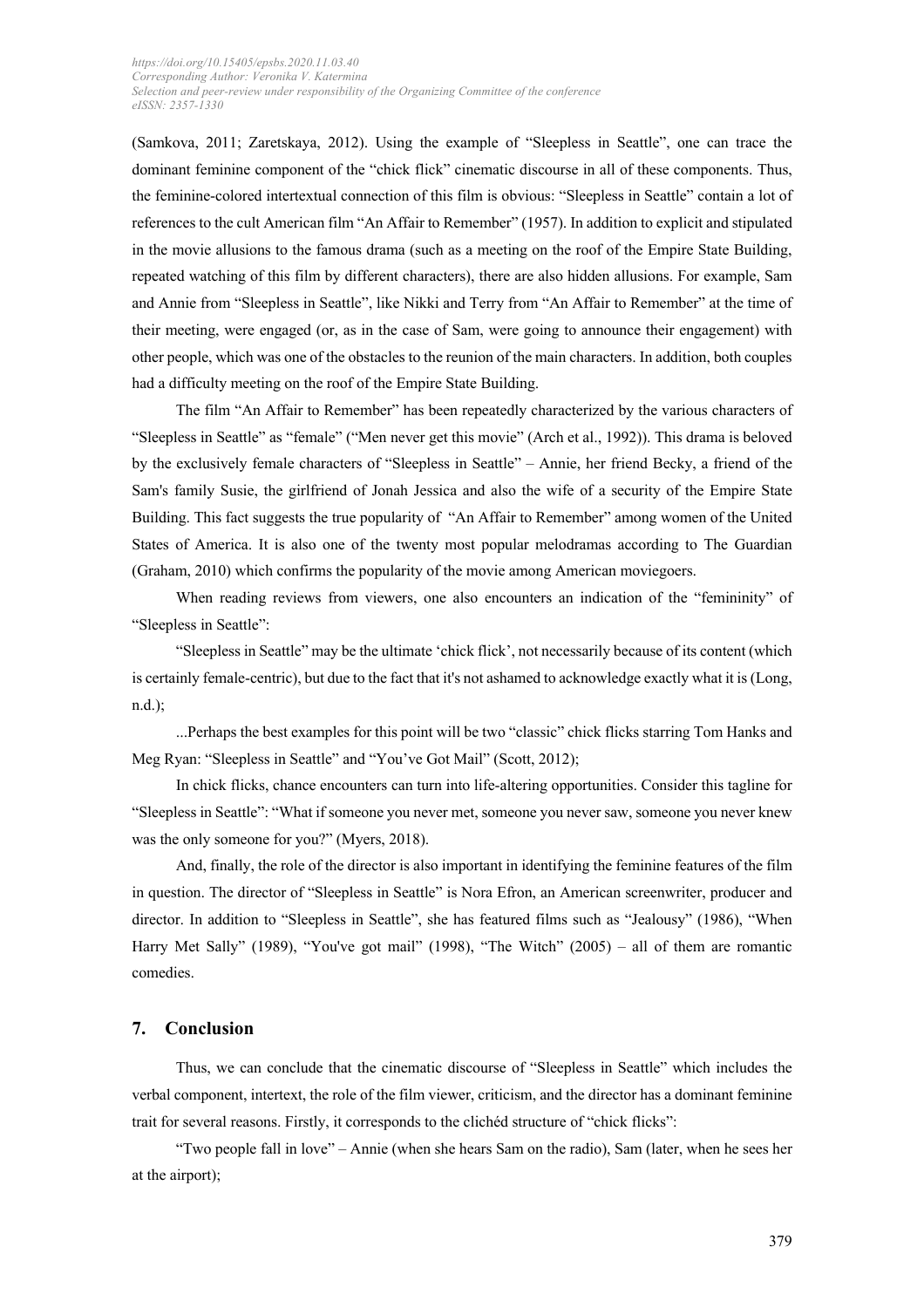The characters "get along fine" – they don't communicate directly: Annie writes a letter to Sam, Sam sees Annie at the airport, but they are attracted to each other;

The moment of "misunderstanding" is when Annie suggests seeing Sam on the roof of the Empire State Building, but Sam doesn't approve of the idea;

"Breaking up" is the episode when Annie and Sam were to meet on the roof of the Empire State Building, but it didn't happen at first;

The characters "get back together" – on the observation deck of the Empire State Building where Annie is Sam and Jonah appear;

"The end" – the characters join hands on the roof of the Empire State Building.

Besides, the film contains numerous explicit and hidden allusions to the romantic drama "An Affair to Remember", characterized by viewers and critics as a "female film". Furthermore, it is filmed by a female director, on whose account there are many famous romantic comedies. Moreover, when reading reviews from the film viewers, one also encounters an indication of the "femininity" of "Sleepless in Seattle". The viewers claim "Sleepless in Seattle" to be a "classic chick flick".

Concerning gender stereotypes, the study found the presence of both fair and distorted ones in the discourse of "Sleepless in Seattle". As fair gender stereotypes the authors consider male and female ideas about love in this film (in the females' perception of love the sentiment manifests itself, and in the males' one the calmness and pragmatism are traced).

To distorted gender stereotypes the authors, refer the fact that the heroine of the film sometimes appears as an unromantic nature: she is often rather dry and straightforward in her judgments. The main character, on the contrary, speaks freely about his feelings to his dead wife, gives vent to emotions, which is unusual for men.

The identified gender stereotypes are presented in Table 01:

| <b>Ideas about love</b> |                |          |
|-------------------------|----------------|----------|
| Stereotype kind         | Female         | Male     |
| Fair                    | Annie, Barbara | Sam, Tom |
| Distorted               | Annie          | Sam      |
| Expression of emotions  |                |          |
| Stereotype kind         | Female         | Male     |
| Distorted               | Annie          | Sam      |

Table 01. Gender stereotypes in "Sleepless in Seattle"

Thus, the identified fair and distorted gender stereotypes in "Sleepless in Seattle" can be represented in a ratio of 4:4, respectively. Talking about the sex of the characters who bear this or that stereotype, we can conclude that male and female heroes show examples of fair gender stereotypes in a ratio of 2:2 and distorted gender stereotypes in a ratio of 2:2, respectively. This enables us to conclude that the percentage ratio of fair and distorted gender stereotypes represented by male and female characters in the observed film is 50%: 50%.

The fact that the same male and female characters show examples of both fair and distorted gender stereotypes corresponds to the idea that gender is the "sign constructed by society", for neither emotions nor reason-thinking cannot be strictly attributed to men or women. In fact, many of canonical ideas have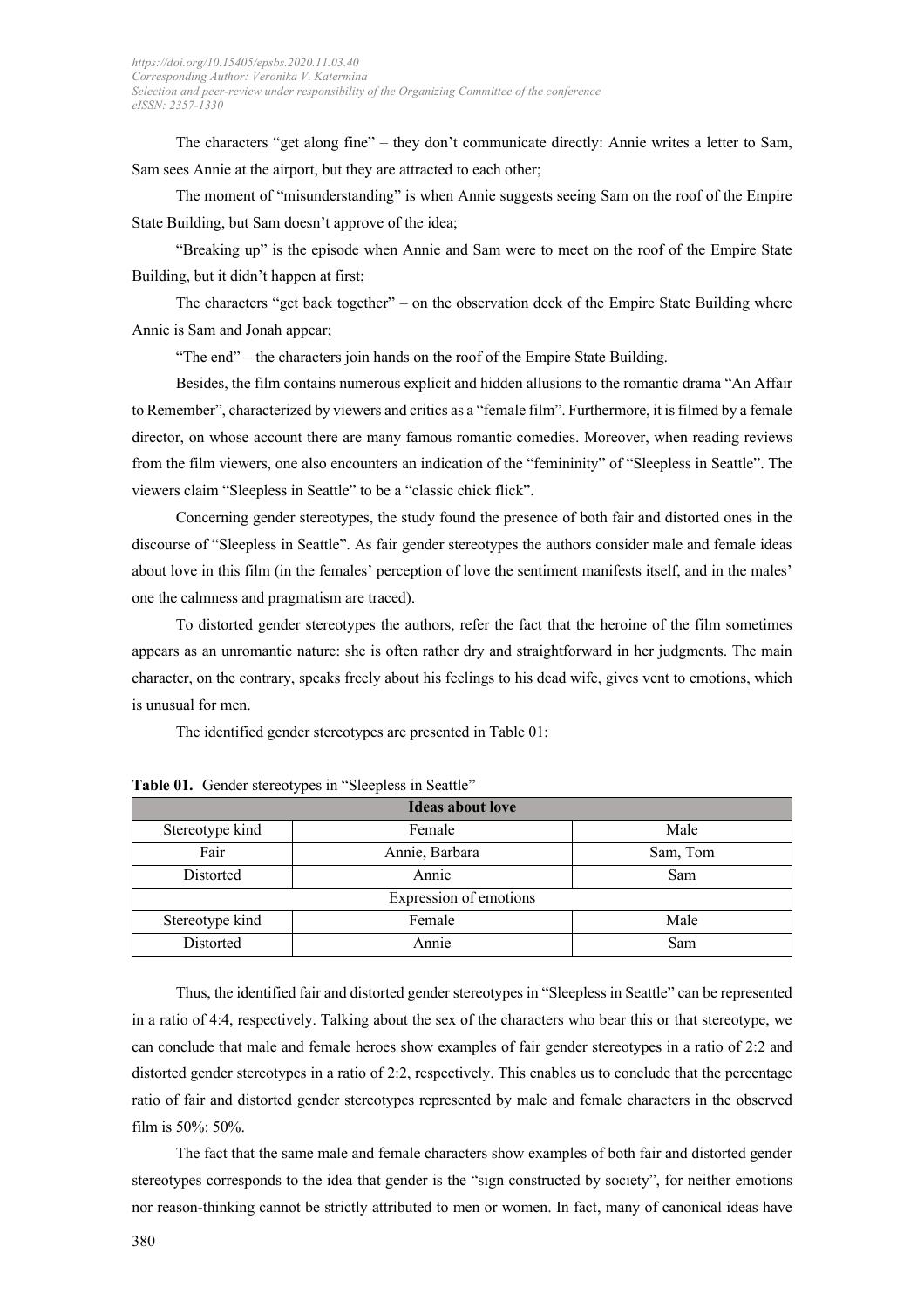been partially rejected in scientific field and framed as stereo-typical norms around feminity and masculinity, which do not leave space for diversity (Bednarek, 2015).

## **References**

- Arch, J., Ephron, N., Ward, D. S. (1992). Sleepless in Seattle: script. https://www.imsdb.com/scripts/Sleepless-in-Seattle.html
- Bednarek, M. (2015). Corpus-Assisted Multimodal Discourse Analysis of Television and Film Narratives. In P. Baker, & T. McEnery (Eds.), *Corpora and Discourse Studies: Integrating Discourse and Corpora. Basingstoke* (pp. 63-87). Palgrave Macmillan.
- Bunch, S. (2019, April 17). In defense of the "chick flick" label. https://www.washingtonpost.com/opinions/2019/04/17/defense-chick-flick-label/
- Busso, L., & Vignozzi, G. (2017). Gender Stereotypes in Film Language: A Corpus-Assisted Analysis. *Proceedings of the Fourth Italian Conference on Computational Linguistics CLiC-it 2017*: 11-12 December, Rome [online]. Accademia University Press. https://doi.org/10.4000/books.aaccademia.2367
- Chick flick [Def. 1]. (n.d.). In Merriam Webster Dictionary Online. Retrieved March 24, 2020, from https://www.merriam-webster.com/dictionary/chick%20flick
- Chick flick [Def. 3]. (2009, February 15). In Urban Dictionary Online. Retrieved March 23, 2020, from https://www.urbandictionary.com/
- Chick flick. [Def. 1]. (n.d.). In Cambridge Dictionary Online. Retrieved March 24, 2020, from https://dictionary.cambridge.org/dictionary/english/chick-flick
- Dokhova, Z. R., & Cheprakova, T. A. (2013). Mul`tfil`m kak mexanizm konstruirovaniya u detej doshkol`nogo vozrasta e`lementarny`x genderny`x predstavlenij (na materiale mul`tseriala Vinks) [Cartoon as a design mechanism in preschool teaching of elitist gender views (based on the animated series "VINKS")]. *Izvestiia RGPU im. A.I. Gertsena, 160,* 85-91.
- Dukhovnaya, T. V. (2015). Strukturny`e sostavlyayushhie kinodiskursa [Structural components of cinematic discourse]. *Philological Sciences. Issues of Theory and Practice, 1*(43), 64-66.
- Graham, J. (2010, October 16). "An Affair to Remember": No 13 best romantic film of all time. https://www.theguardian.com/film/2010/oct/16/affair-to-remember-romance
- Ignatov, K. Y. (2007). *Ot teksta romana k kinotekstu: yazy`kovy`e transformacii i avtorskij stil` (na angloyazy`chnom materiale) [From the text of the novel to the cinema text: language transformations and the author's style (on English material)]* (Candidate dissertation). https://dlib.rsl.ru/viewer/01003060930#?page=1
- Katermina, V. V., & Linnik, A. A. (2018). Obraz «novogo» otcza v amerikanskom kinodiskurse [The image of "new fatherˮ in American film discourse]. *Tekst. Kniga. Knigoizdanie, 17,* 35-46.
- Long, M. (n.d.). Sleepless in Seattle review. Jackass Critics: film and DVD reviews. http://www.jackasscritics.com/movie.php?movie\_key=302
- Myers, S. (2018, October 24). Movie Story Type: Chick Flick. https://gointothestory.blcklst.com/moviestory-type-chick-flick-8c766cebdcf8
- Nazmutdinova, S. S. (2008). *Garmoniya kak perevodcheskaya kategoriya (na materiale russkogo, anglijskogo, franczuzskogo kinodiskursa)* [Harmony as a translation category (based on Russian, English French film discourse)]. (Candidate dissertation) https://dlib.rsl.ru/viewer/01003457082#?page=1
- Pavco-Giaccia, O., Little, M. F., Stanley, J., & Dunham, Y. (2019). Rationality is Gendered*. Collabra: Psychology, 5*(1), 54. http://doi.org/10.1525/collabra.274
- Prosuntsova, N. P. (2010*).* Genderny`e stereotipy` v rechi personazhej xudozhestvenny`x fil`mov (na materiale anglijskogo yazy`ka) [Gender stereotypes in the speech of characters in feature films (based on English material)]. *Vestnik MGLU, 1*(580), 132-142.
- Remaeva, Y. G. (2014). Angliskost`: nacional`naya samoby`tnost` v literaturny`x tradiciyax (na primere sovremennoj zhenskoj prozy`, chick lit<sup>"</sup> ["Englishness": national identity in literary traditions (on the example of modern women's prose "chick lit")]. *Vestnik NNGU, 2-3,* 126-130.